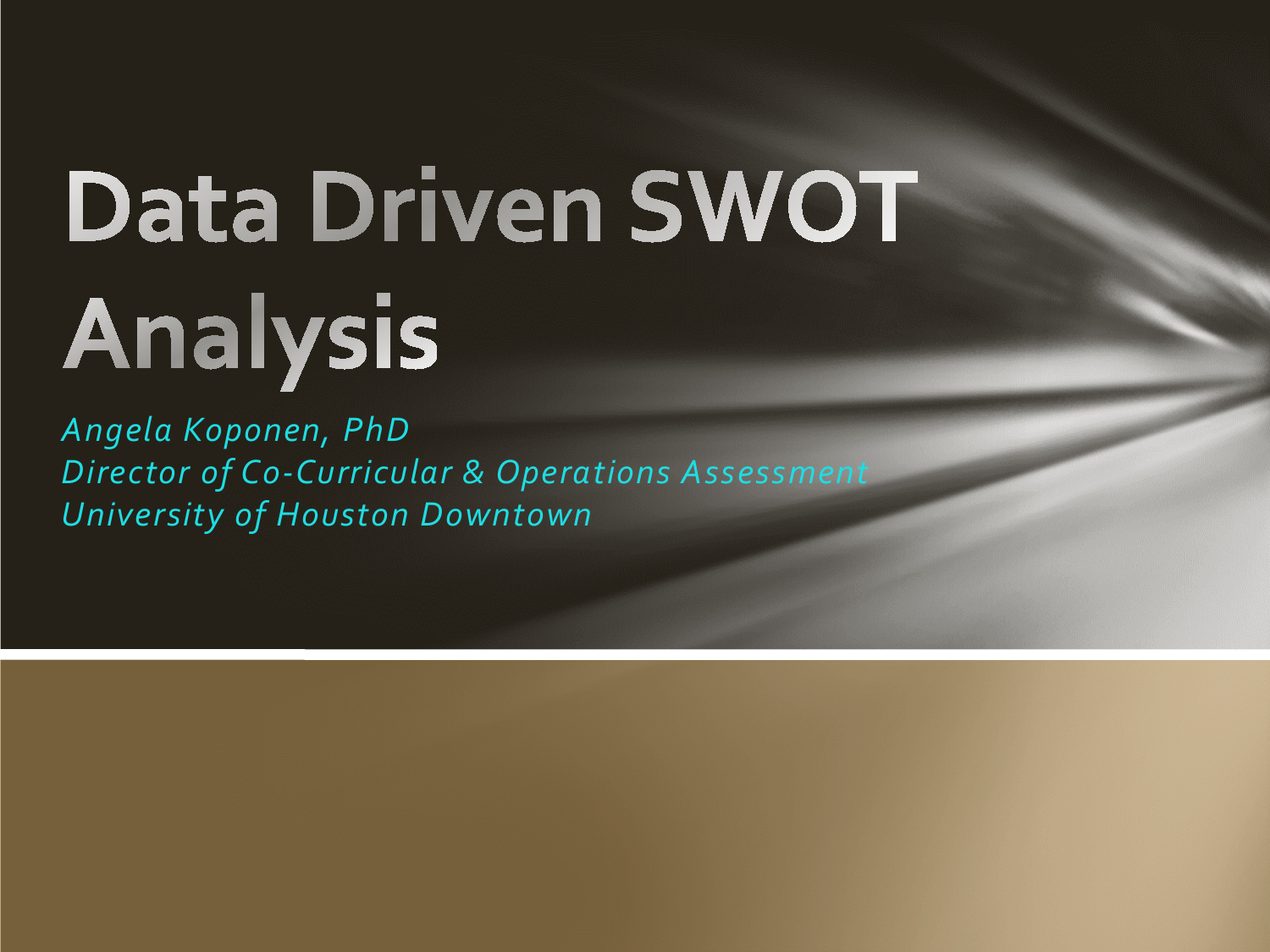## Data Defined

### **da·ta**

#### **noun**

- 1. a plural of datum.
- 2. ( used with a plural verb ) individual facts, statistics, or items of information:

*These data represent the results of our analyses. Data are entered by terminal for immediate processing by the computer.* 

3. ( used with a singular verb ) a body of facts; information:

*Additional data is available from the president of the firm.* 

Data. (2013). Dictionary.com. Retrieved from http://dictionary.reference.com/browse/data.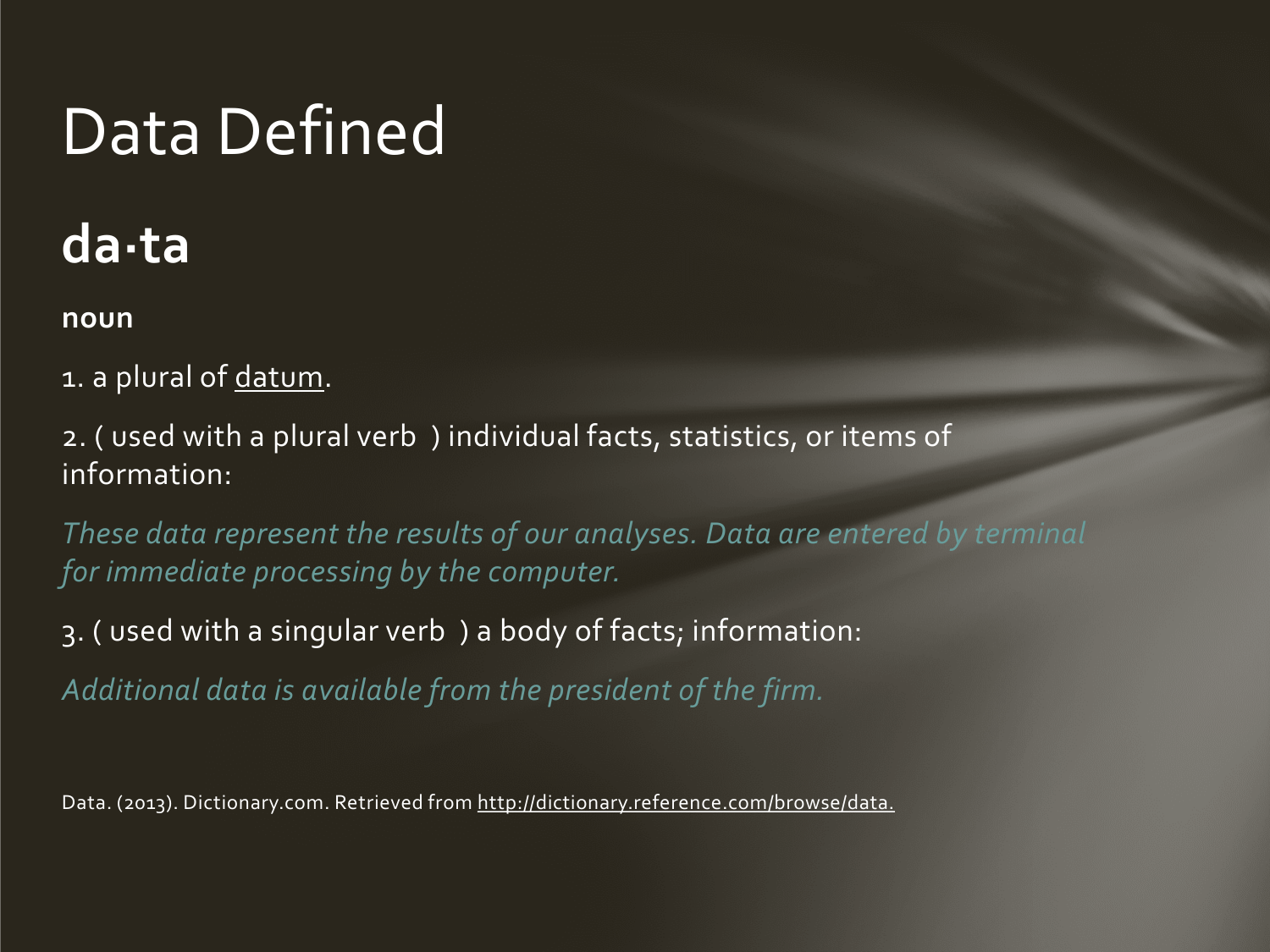### What is SWOT?

| Strengths  | Opportunities   |
|------------|-----------------|
| (Internal) | (Internal)      |
| Weaknesses | <b>I</b> hreats |
| (External) | (External)      |

SWOT Analysis is a strategic planning tool to help decision making. It looks at and defines internal and external environments that an entity operates within and helps to define salient information to facilitate data driven strategic decisions.

Widely used in higher education.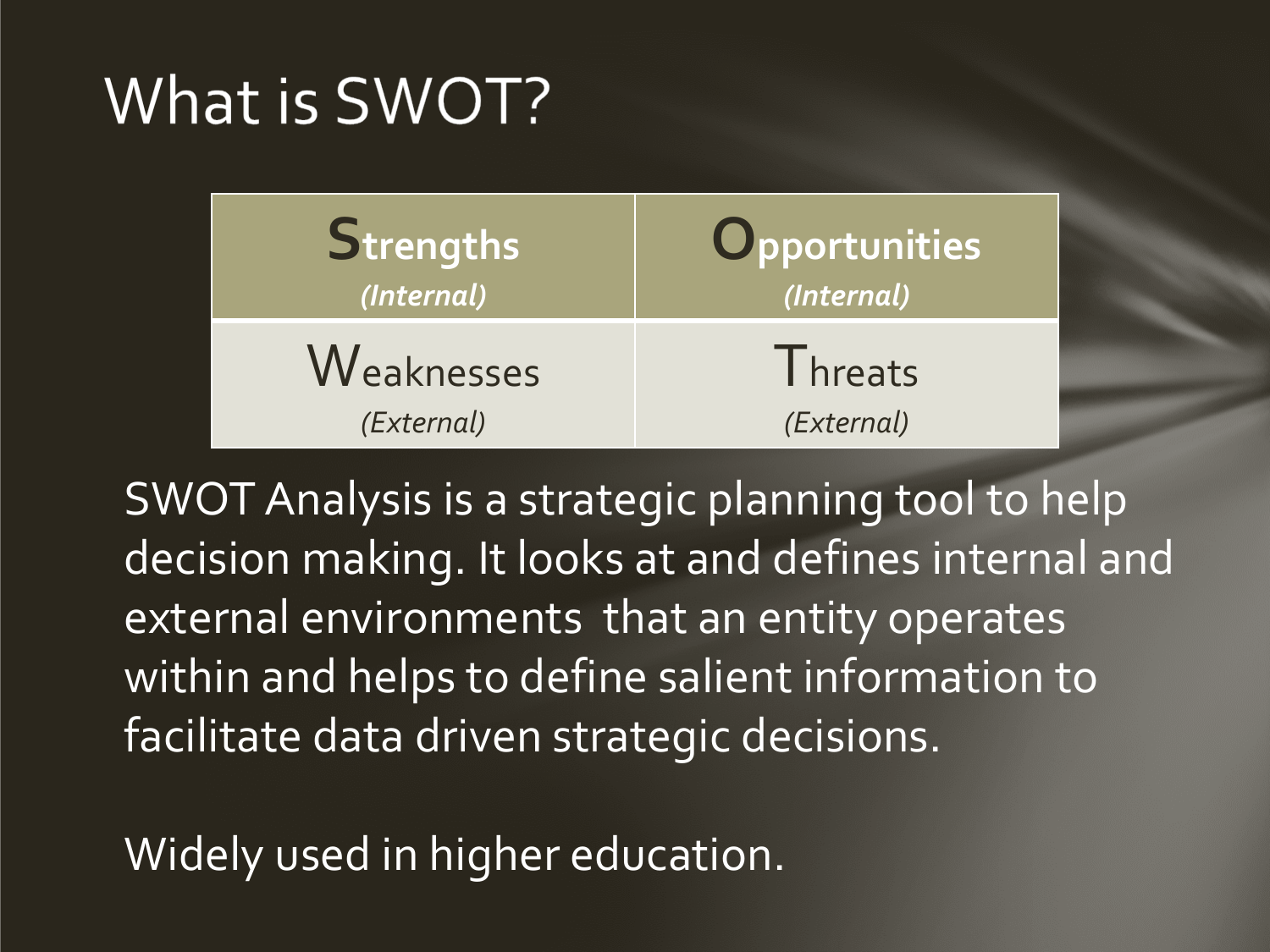# A Brief History of SWOT



*In 1964 Urick and Orr at a conference changed the F to a W, and it has stuck as that,soFt to sWot*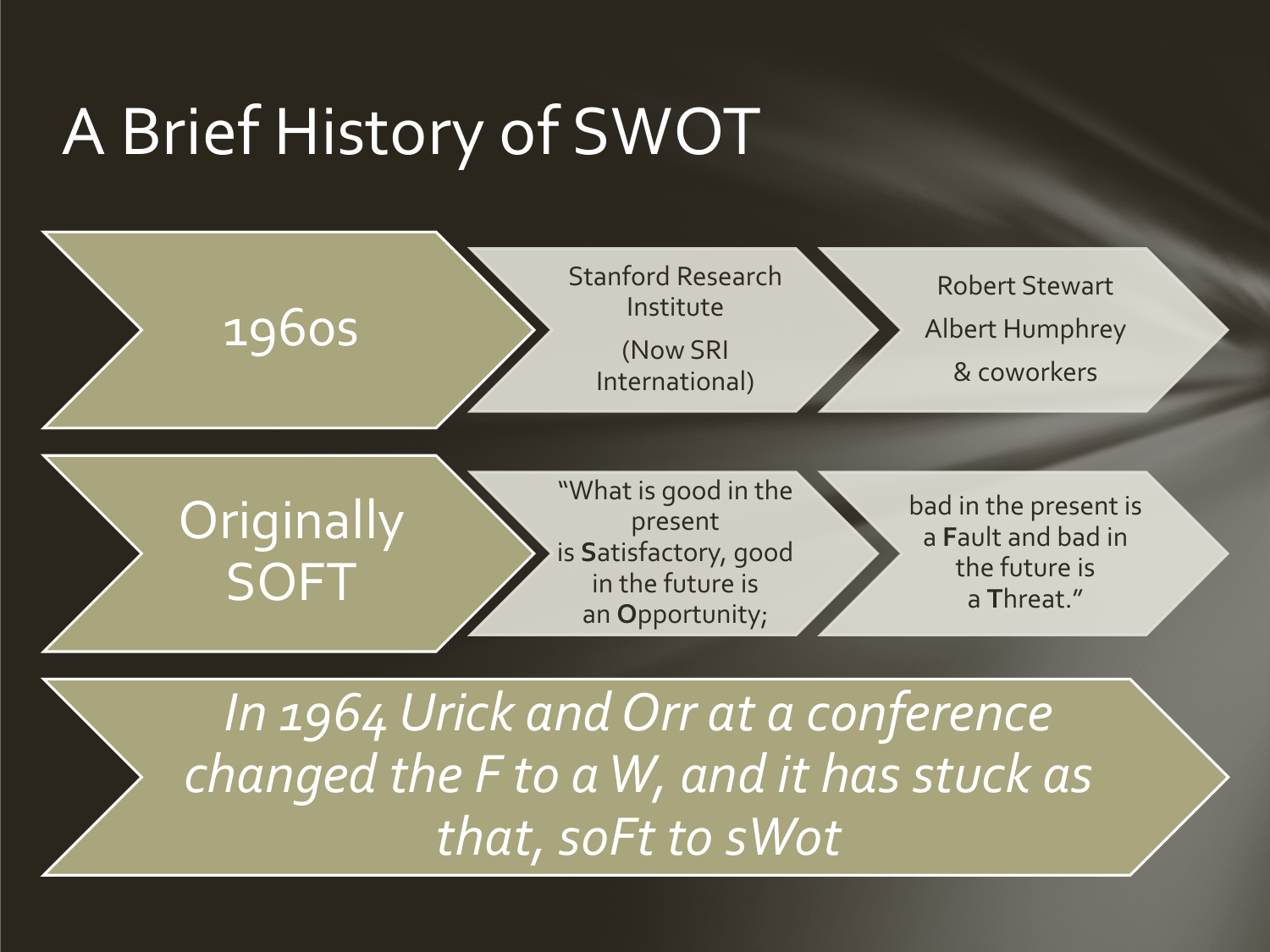# Aspects of SWOT

The four aspects of the SWOT analysis have been defined in a number of ways, but the following explanations seems useful for academic programs/units/ departments:

**STRENGTHS** – *attributes* of the unit/department/college/university that likely will be helpful to and have a positive effect on the achievement of the desired end state (the object of the analyses as defined above).

*Strategies to capitalize on these strengths can be developed.*

**WEAKNESSES** – *attributes* of the unit/department/college/university that likely will have a negative effect on achievement of the desired end state.

*Strategies to minimize the effects of these weaknesses can be developed*.

**OPPORTUNITIES** – *conditions external* to the unit/department/college/university that likely will have a positive effect on achievement of the desired end state.

*Strategies to exploit these opportunities can then be identified*.

**THREATS** – *conditions external* to the unit/department/college/university that likely will have a negative effect on achievement of the desired end state.

*Strategies to defend against these threats can be identified*.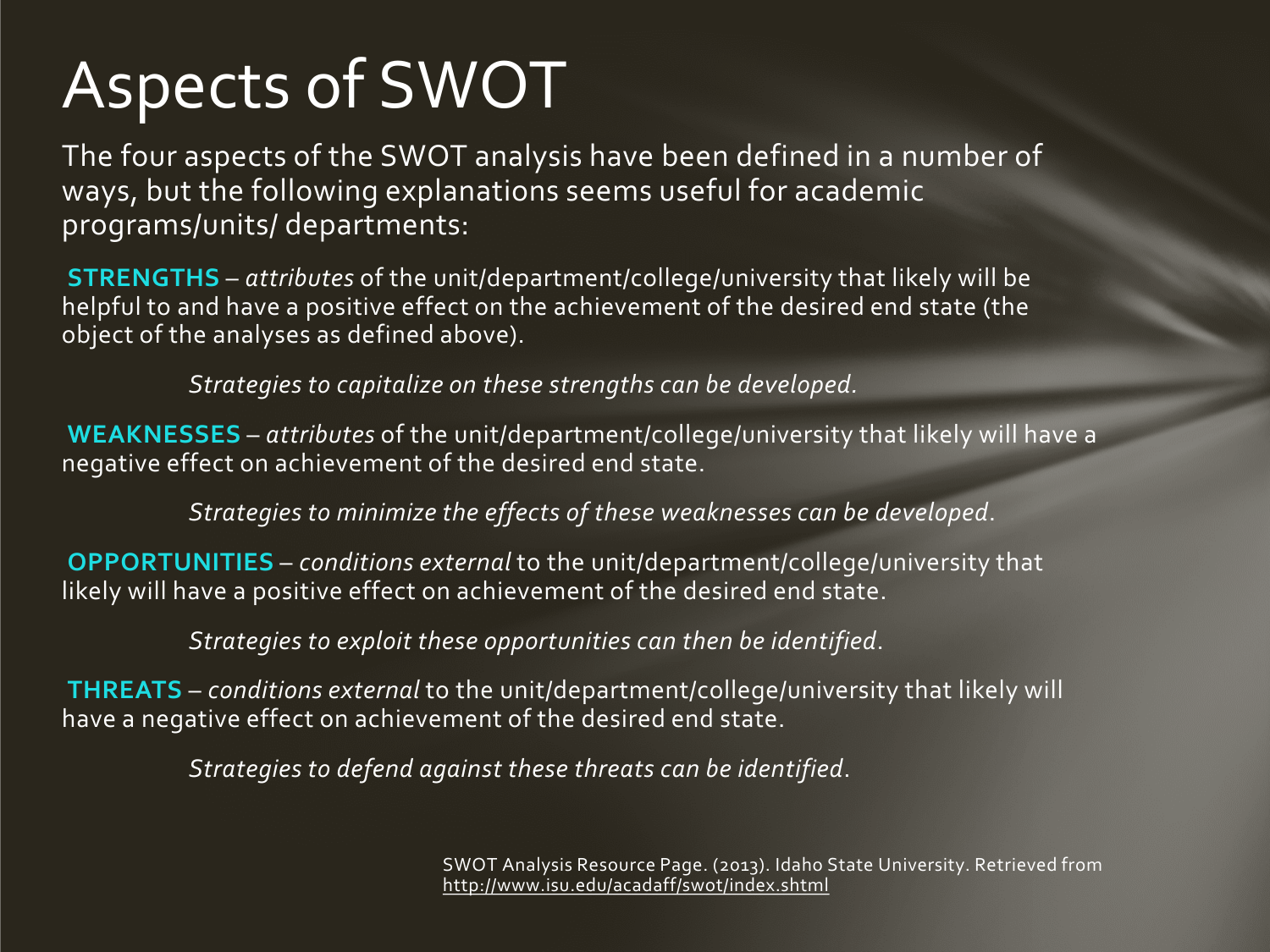### SWOT's Place in Assessment

On its own, it is said that a *SWOT analysis* is meaningless It works best when part of an overall strategy or in a given context or situation. This strategy may be as simple as:

Goal or objective **SWOT analysis** Evaluation or measures of success strategy Action

This is sometimes known as the 4As model – **Aim, Assess, Activate and Apply** where: Aim – is the Goal or objective Assess – is the **SWOT** review itself Activate – identify the strengths or measures of success and use them to advantage **Apply** - take action SWOT analysis (TOWS matrix) Made Simple. (2013).

Retrieved from http://rapidbi.com/swotanalysis/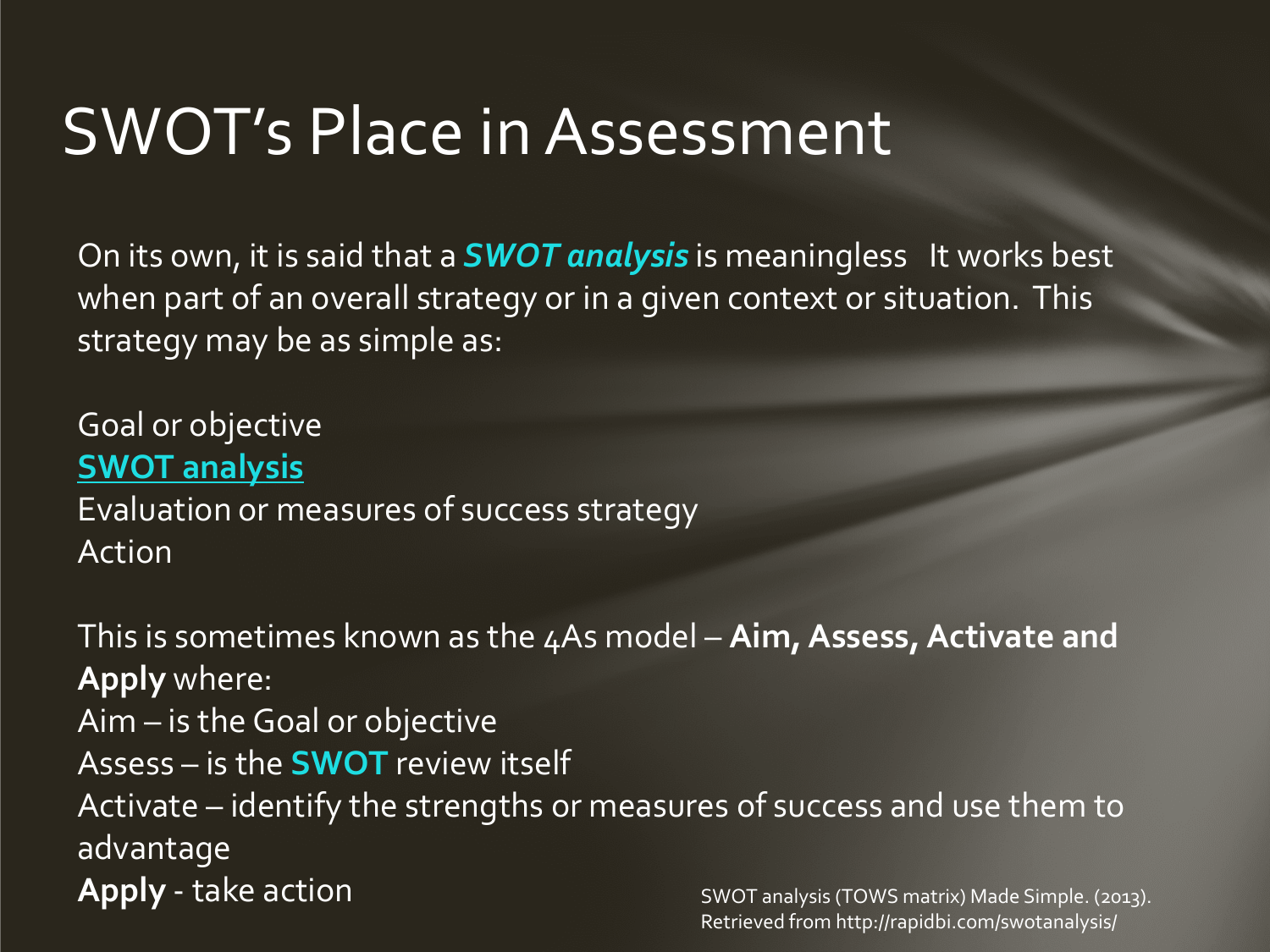#### Program Assessment and Evaluation Model

#### **MISSION Vision**

| <b>Situation</b>                           | <b>Outcomes</b> | <b>Outcomes</b>                                                                                                   | <b>Outcomes</b> | K                                                                               |
|--------------------------------------------|-----------------|-------------------------------------------------------------------------------------------------------------------|-----------------|---------------------------------------------------------------------------------|
| Analysis:<br>Internal /<br><b>External</b> |                 | What do we do to achieve our<br>outcomes?<br>How do we go from point A to point B?                                |                 | Vision of<br>Ideal<br>Program<br>Profile                                        |
| <b>CURRENT</b><br><b>PROFILE</b>           |                 | How do we measure our progress?                                                                                   |                 | GOAL(s)                                                                         |
|                                            |                 | <b>SWOT</b><br>Specific: analysis of each<br>objective                                                            |                 | <b>SMART</b><br><b>Specific</b><br>Measurable<br>Achievable<br><b>Realistic</b> |
|                                            |                 | <b>General:</b> use in situational<br>analysis to help describe<br>current situation / organization<br>/ profile. |                 | <b>Time-framed</b>                                                              |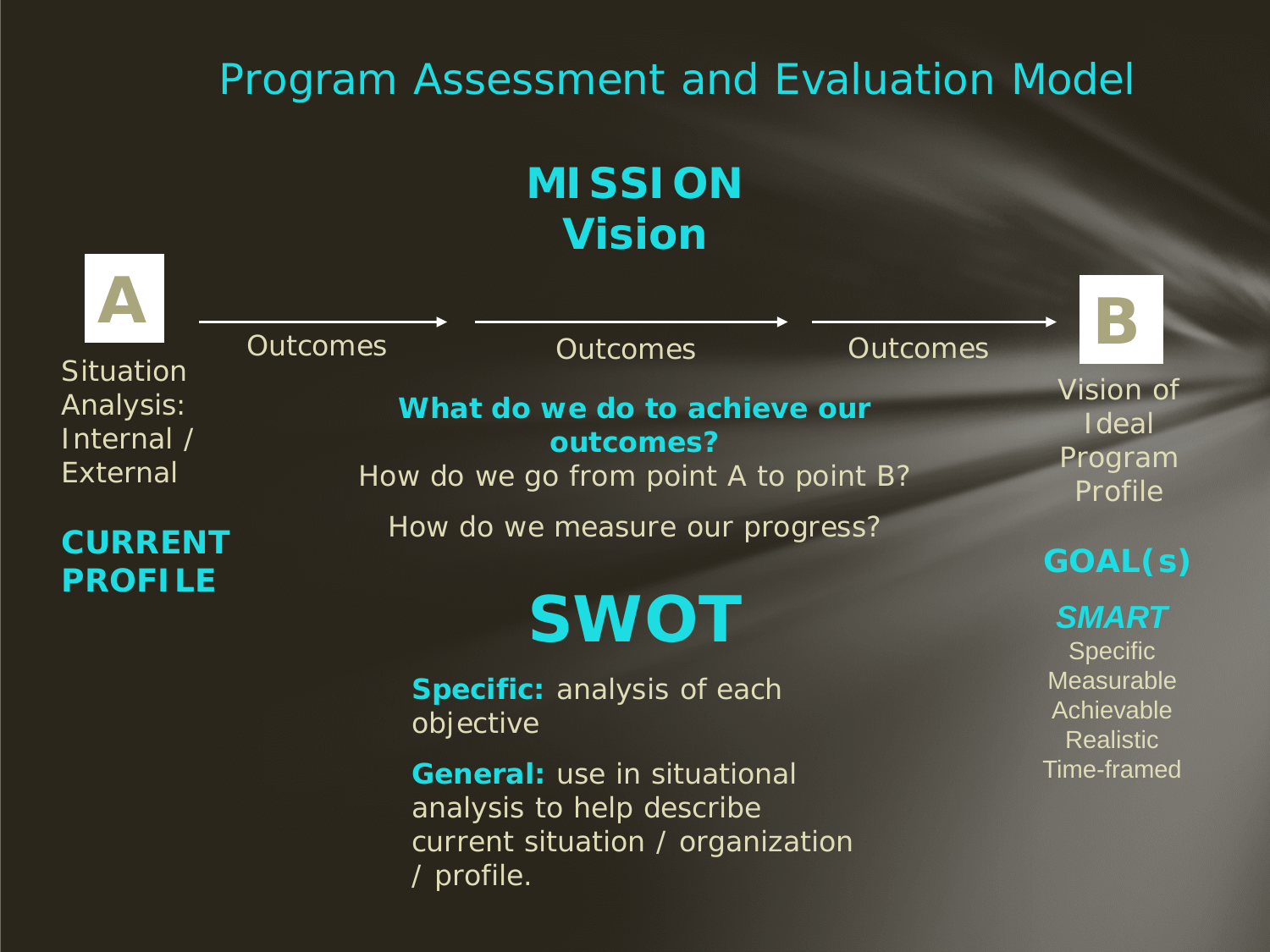| <b>Strengths</b>           | Weaknesses                   | Opportunities             | <b>Threats</b>                 |
|----------------------------|------------------------------|---------------------------|--------------------------------|
| Advantages of proposition? | Disadvantages of             | Market developments?      | Political effects?             |
| Capabilities?              | proposition?                 | Competitors'              | Legislative effects?           |
| Competitive advantages?    | <b>Gaps in capabilities?</b> | vulnerabilities?          | <b>Environmental effects?</b>  |
| USP's (unique selling      | Lack of competitive          | Industry or lifestyle     | IT developments?               |
| points)?                   | strength?                    | trends?                   | <b>Competitor intentions -</b> |
| Resources, Assets, People? | Reputation, presence and     | Technology                | various?                       |
| Experience, knowledge,     | reach?                       | development and           | Market demand?                 |
| data?                      | Financials?                  | innovation?               | New technologies,              |
| Financial reserves, likely | Own known                    | <b>Global influences?</b> | services, ideas?               |
| returns?                   | vulnerabilities?             | New markets, vertical,    | Vital contracts and            |
| Marketing - reach,         | Timescales, deadlines and    | horizontal?               | partners?                      |
| distribution,              | pressures?                   | Niche target markets?     | Sustaining internal            |
| awareness?                 | Cashflow, start-up cash-     | Geographical, export,     | capabilities?                  |
| Innovative aspects?        | drain?                       | import?                   | Obstacles faced?               |
| Location and geographical? | Continuity, supply chain     | Tactics: eg, surprise,    | Insurmountable                 |
| Price, value, quality?     | robustness?                  | major contracts?          | weaknesses?                    |
| Accreditations,            | Effects on core activities,  | Degree program or         | Loss of key staff?             |
| qualifications,            | distraction?                 | course                    | Sustainable financial          |
| certifications?            | Reliability of data, plan    | development?              | backing?                       |
| Processes, systems, IT,    | predictability?              | Information and           | Economy - home,                |
| communications?            | Morale, commitment,          | research?                 | abroad?                        |
| Cultural, attitudinal,     | leadership?                  | Partnerships, agencies,   | Seasonality, weather           |
| behavioural?               | Accreditations, etc?         | distribution?             | effects?                       |
| Management cover,          | Processes and systems,       | Volumes, production,      |                                |
| succession?                | etc?                         | economies?                |                                |
| Philosophy and values?     | Management cover,            | Seasonal, weather,        |                                |
|                            | succession?                  | fashion influences?       |                                |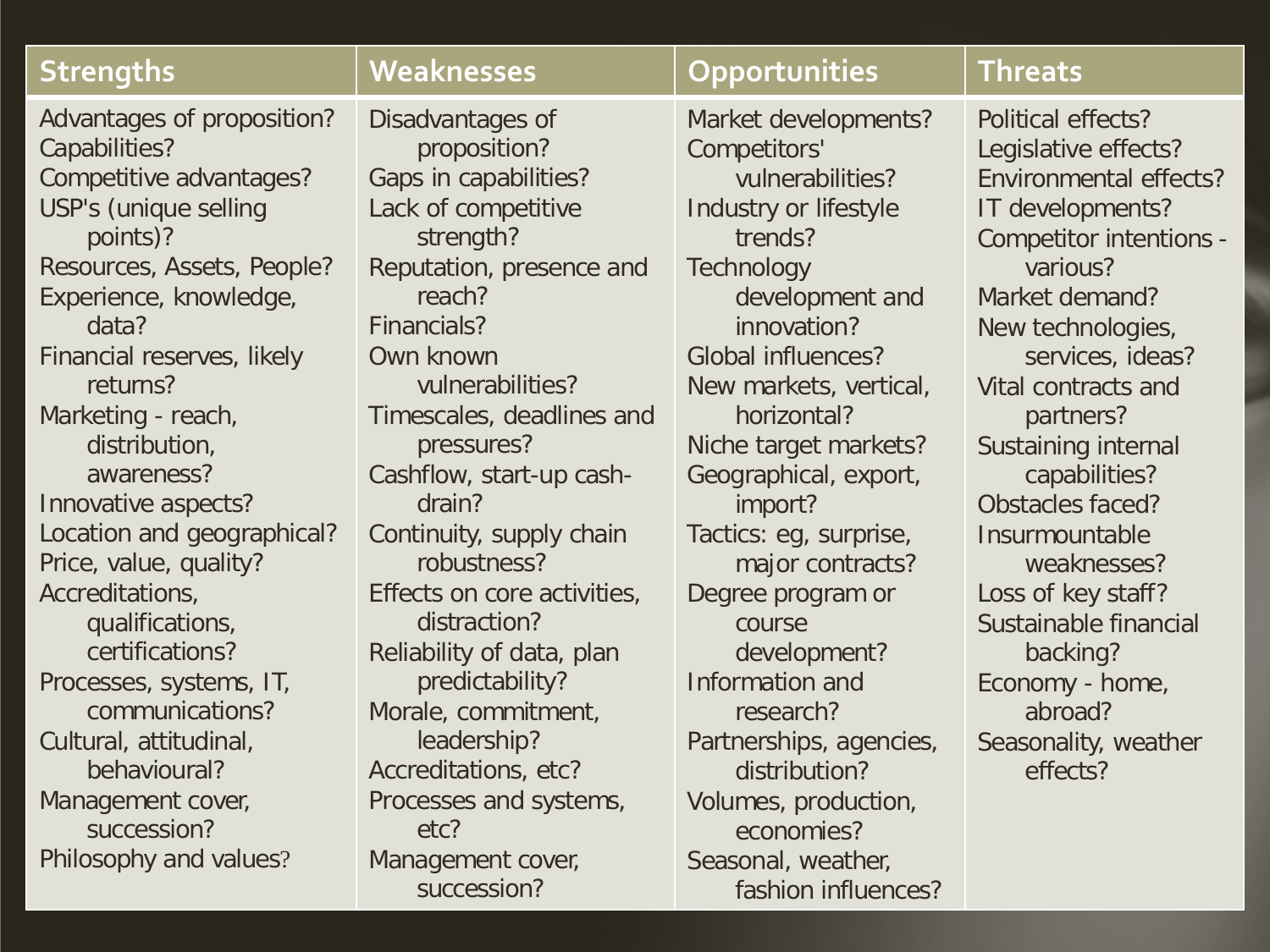# Data – Organic Sources

These are data that occur naturally as a part of day-to-day operations.

#### **DO YOU COLLECT ANY OF THESE?**

- Numbers of complaints
- Participation, attendance
- Program publications
- Institutional data (enrollment, GPA, courses, etc.)
- Student emails
- Meeting minutes, agendas
- Request for support
- Number of students served
- Log notes
- Etc.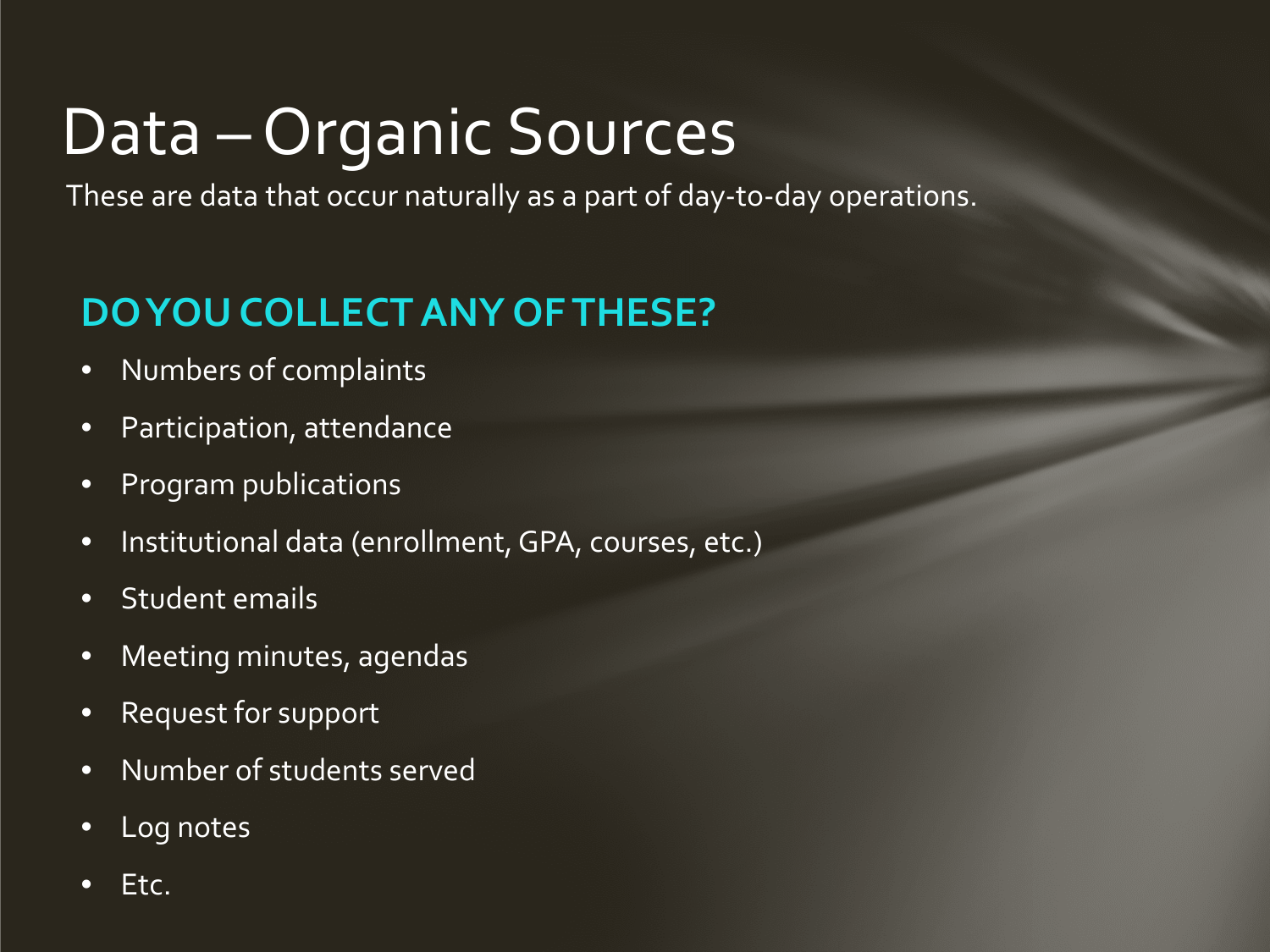### New Data

These are sought after data to answer specific question(s). Data may be gathered to inform a response to a particular problem.

#### **WHAT TO CONSIDER**

- The outcome(s) to be measured
- The kind of information needed to indicate success
- How the information will be used
- By whom will the information be used
- The practicality or feasibility of gathering the data
- The resources needed to analyze, interpret, and report the data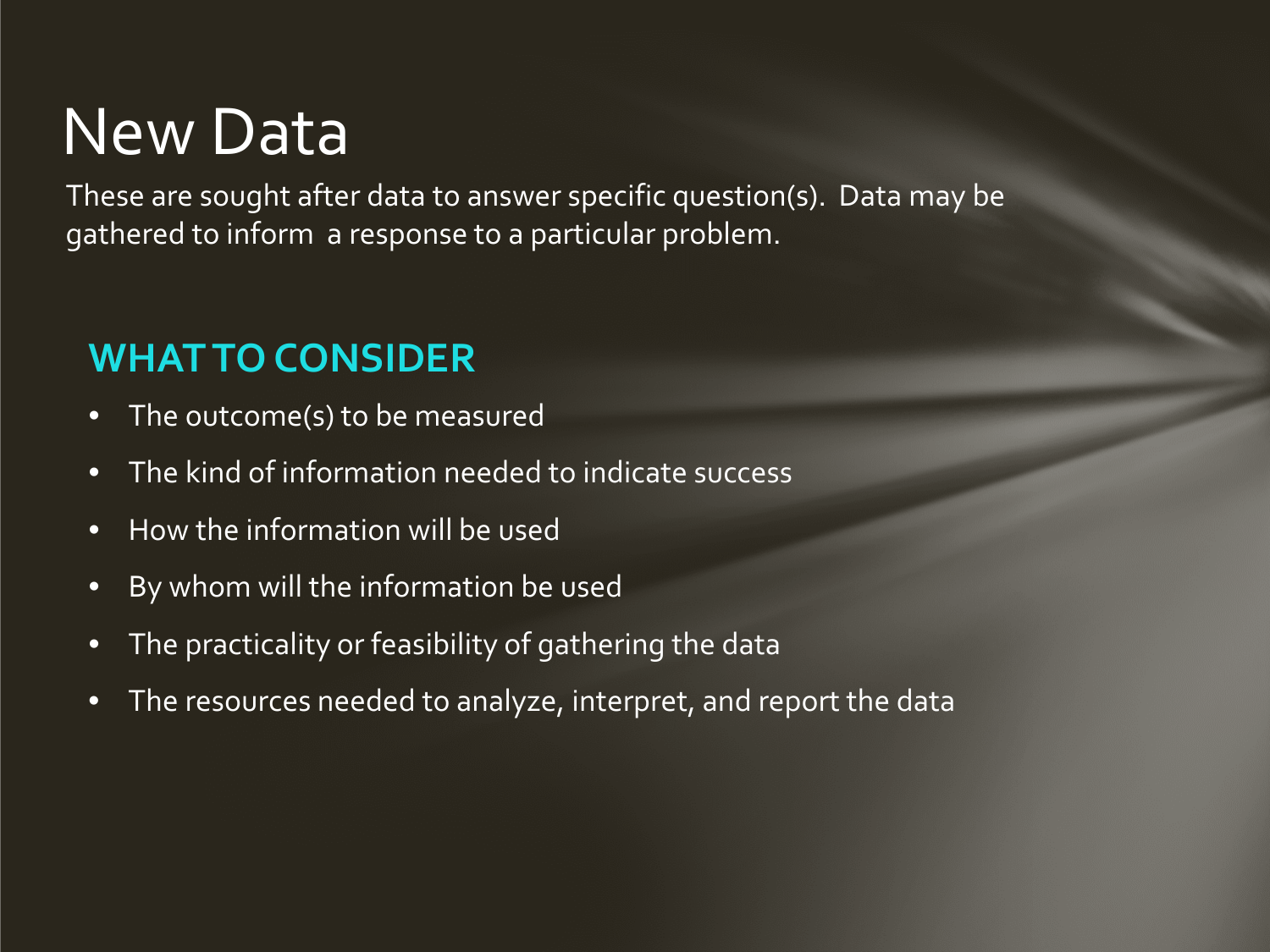# Types of New Data - Indirect

|                                                                                            |                                           |                                                            | <b>Bloom's Taxonomy Alignment</b><br>Knowledge . Comprehension . Application . Analysis . Synthesis . Evaluation |                           |                        |
|--------------------------------------------------------------------------------------------|-------------------------------------------|------------------------------------------------------------|------------------------------------------------------------------------------------------------------------------|---------------------------|------------------------|
|                                                                                            | Type of Tool                              | Sub-Types                                                  | Cognitive<br>(Knowledge)                                                                                         | Affective (Attitude)      | Behavioral<br>(Skills) |
| Demonstrates knowledge or skill resulting<br>from the learning experience<br><b>INDIRE</b> | Questionnaire/<br>Survey<br>(self report) | Alumni /Student<br>Satisfaction<br>Employer<br><b>NSSE</b> |                                                                                                                  | X                         |                        |
|                                                                                            | Focus Group/<br>Internviews               |                                                            |                                                                                                                  | $\boldsymbol{\mathsf{X}}$ |                        |
|                                                                                            | Log Notes                                 |                                                            |                                                                                                                  | $\boldsymbol{\mathsf{X}}$ | X                      |
|                                                                                            | Grades<br><b>GPA</b>                      |                                                            | $\boldsymbol{\mathsf{X}}$                                                                                        |                           |                        |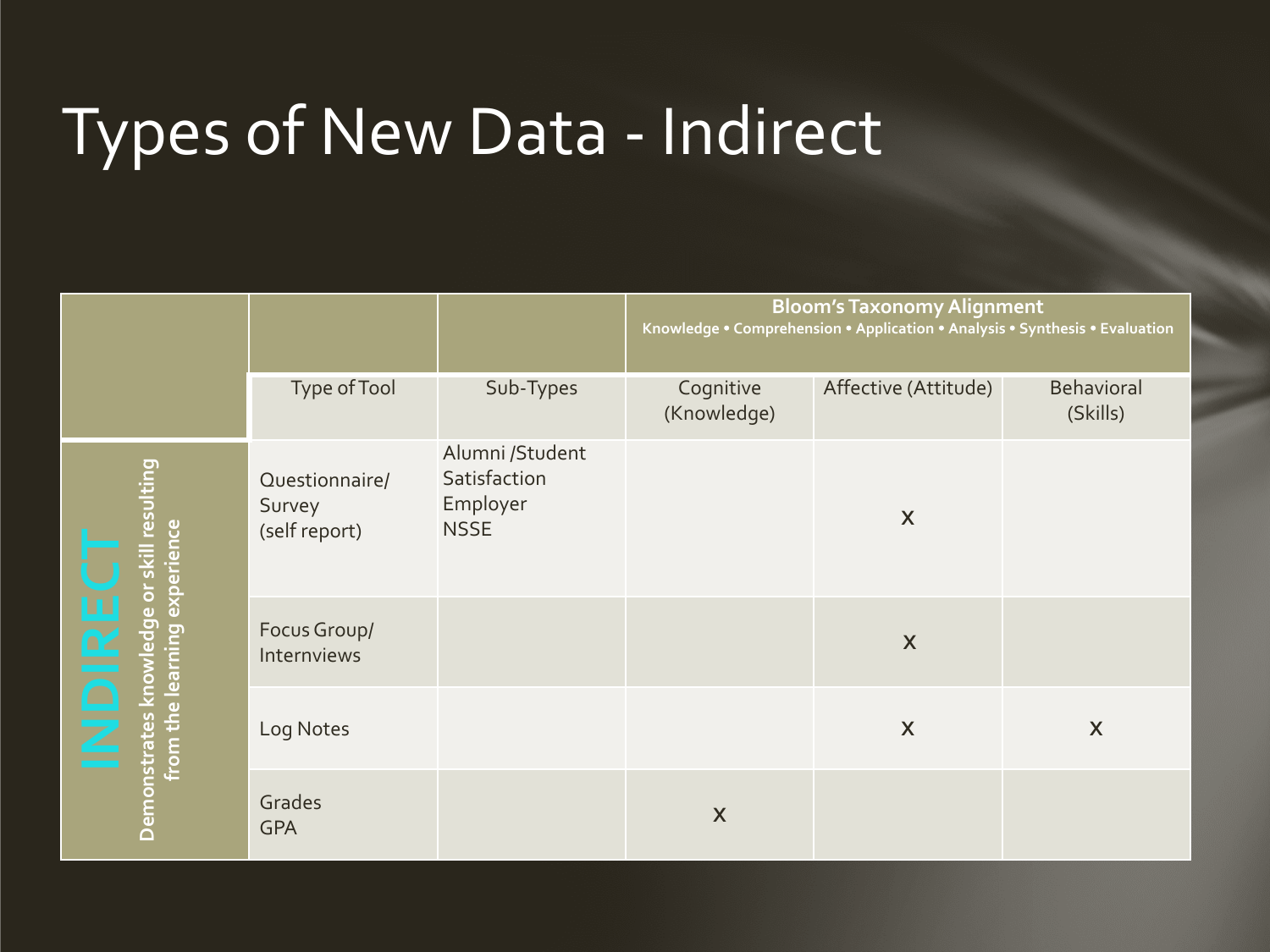# Types of New Data - Direct

|                                                                   |                       |                                                              | <b>Bloom's Taxonomy Alignment</b><br>Knowledge . Comprehension . Application . Analysis . Synthesis . Evaluation |                      |                        |
|-------------------------------------------------------------------|-----------------------|--------------------------------------------------------------|------------------------------------------------------------------------------------------------------------------|----------------------|------------------------|
|                                                                   | Type of Tool          | Sub-Types                                                    | Cognitive<br>(Knowledge)                                                                                         | Affective (Attitude) | Behavioral<br>(Skills) |
| Measures student perception of the learning<br>experience<br>DIRE | Paper Essay           |                                                              | $\mathsf{X}$                                                                                                     |                      | X                      |
|                                                                   | <b>Tests</b><br>Exams | PRAXIS, GRE, LSAT,<br><b>GMAT</b><br>Locally written<br>Exit | $\mathsf{X}$                                                                                                     |                      | $\boldsymbol{X}$       |
|                                                                   | Portfolio             |                                                              | $\mathsf{X}$                                                                                                     | X                    | $\boldsymbol{X}$       |
|                                                                   | Course-embedded       |                                                              | $\mathsf{X}$                                                                                                     |                      | $\boldsymbol{X}$       |
|                                                                   | Observation           |                                                              |                                                                                                                  |                      | $\boldsymbol{X}$       |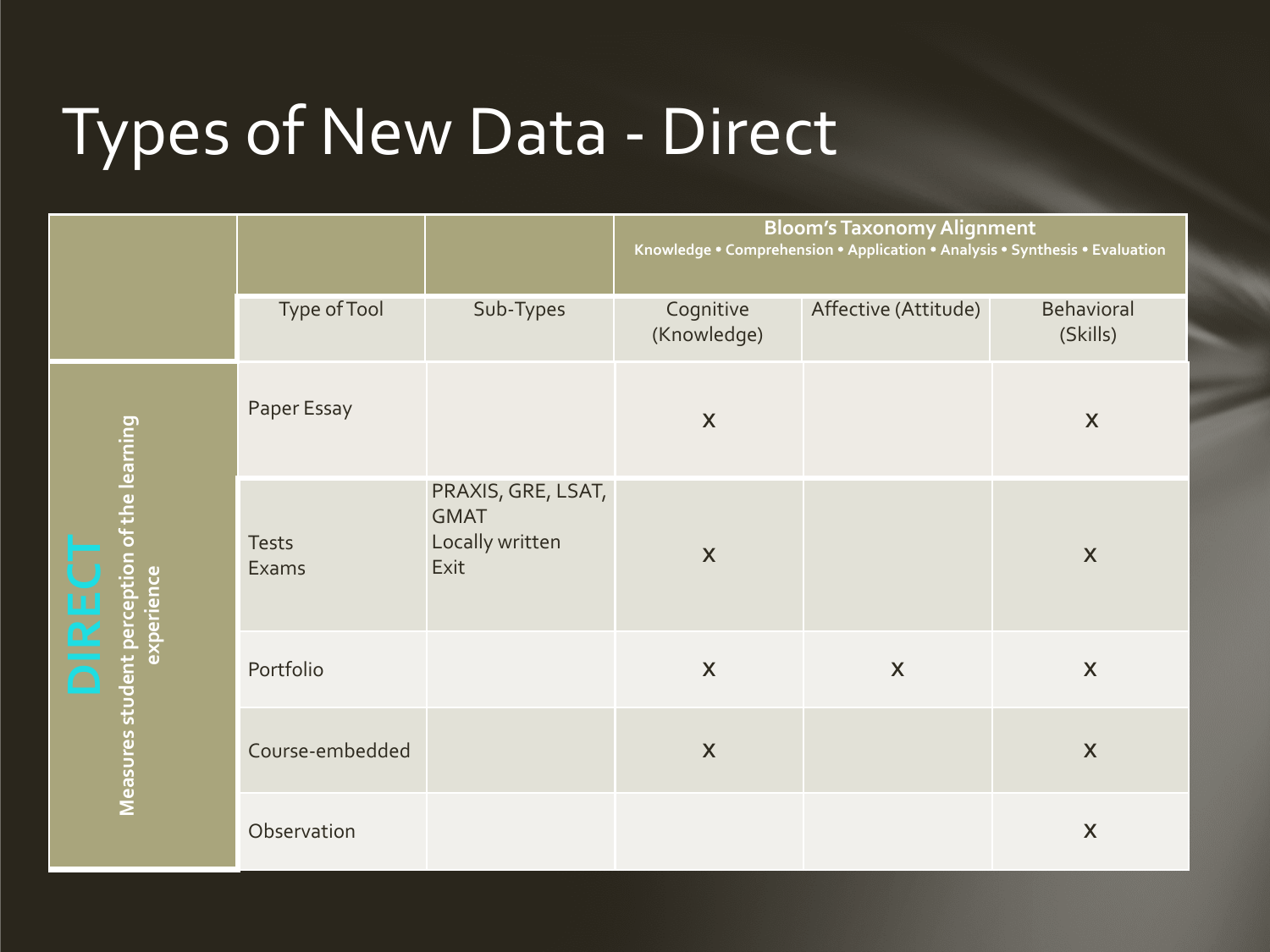# Regular Reports

These are data that institutions gather, use, and report on a regular basis. These data sets may be driven by accrediting, government, over sight agencies. Data may be available publically or not publically.

#### **COMMON REPORTS**

- Grade distribution
- Student profiles
- Retention and graduation rates
- Zip code reports
- Employee profiles
- Academic unit profiles
- Faculty review
- Enrollment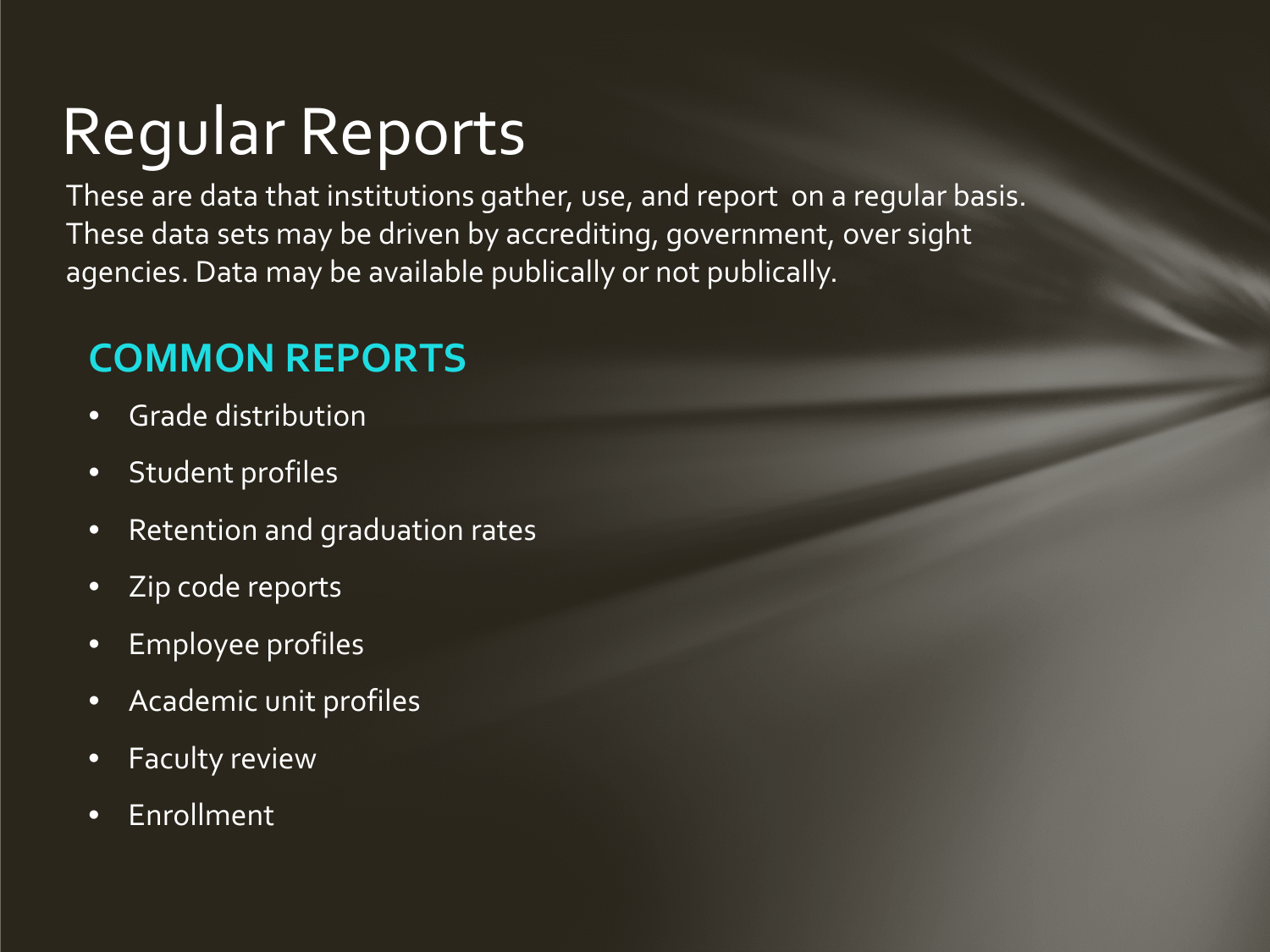### Other data?

- Reports
- Research articles
- Awards
- E-mails
- Notes
- Donations
- Faculty portfolios
- Legislation
- Stock reports, predictions, trends
- Blogs
- Weather reports
- We are surrounded by data, but sometimes do not recognize it.

Can you think of more?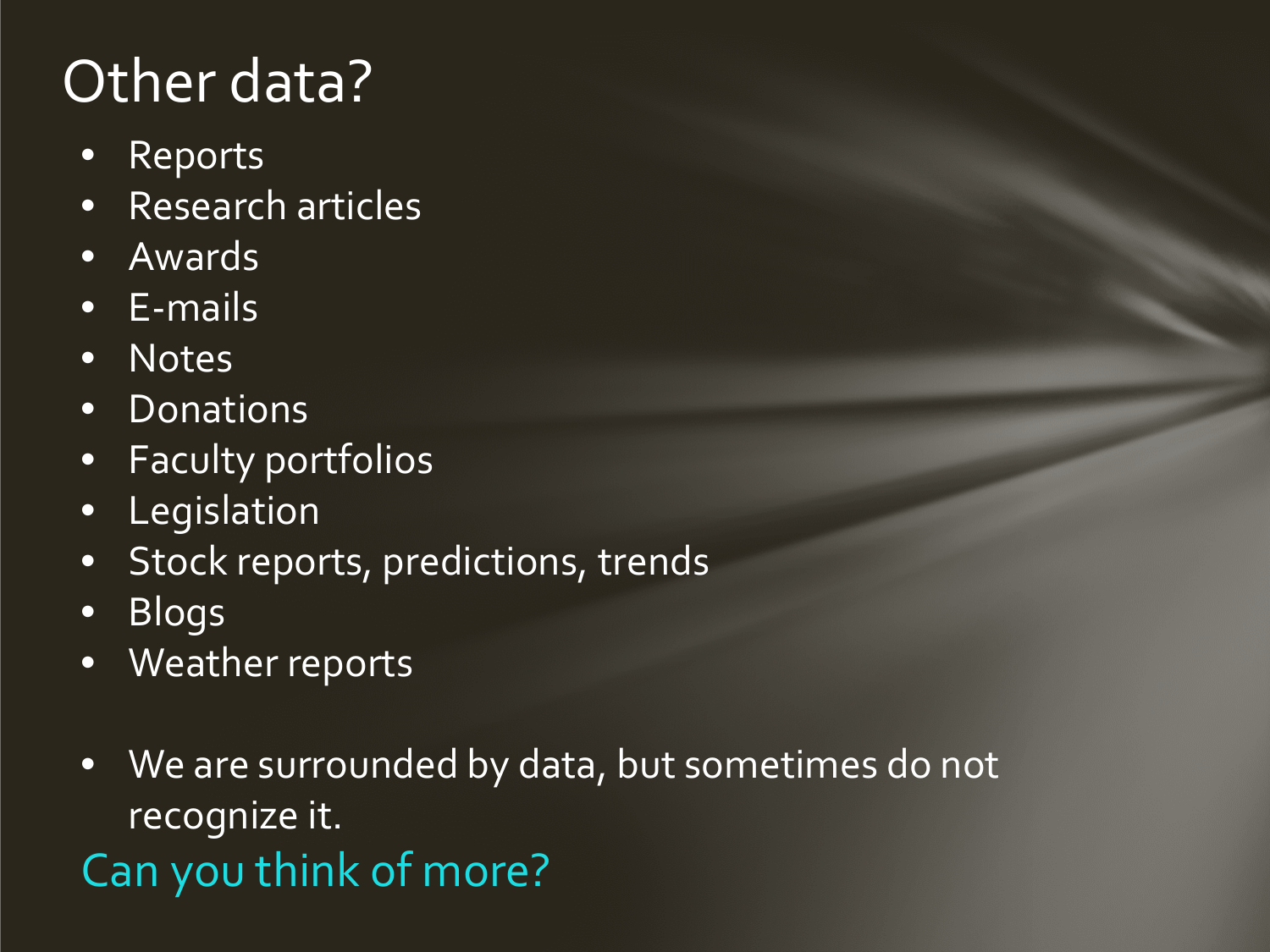# How do we apply data to SWOT?

- 1. Create a list of perceived SWOT
- 2. Refine list; Categorize e.g. Quality, Financial, Student outcomes . . .
- 3. Match data to SWOT
- 4. If no data exist, develop a plan to gather data
- 5. Re-refine SWOT only with those items that remain which have good supporting data.

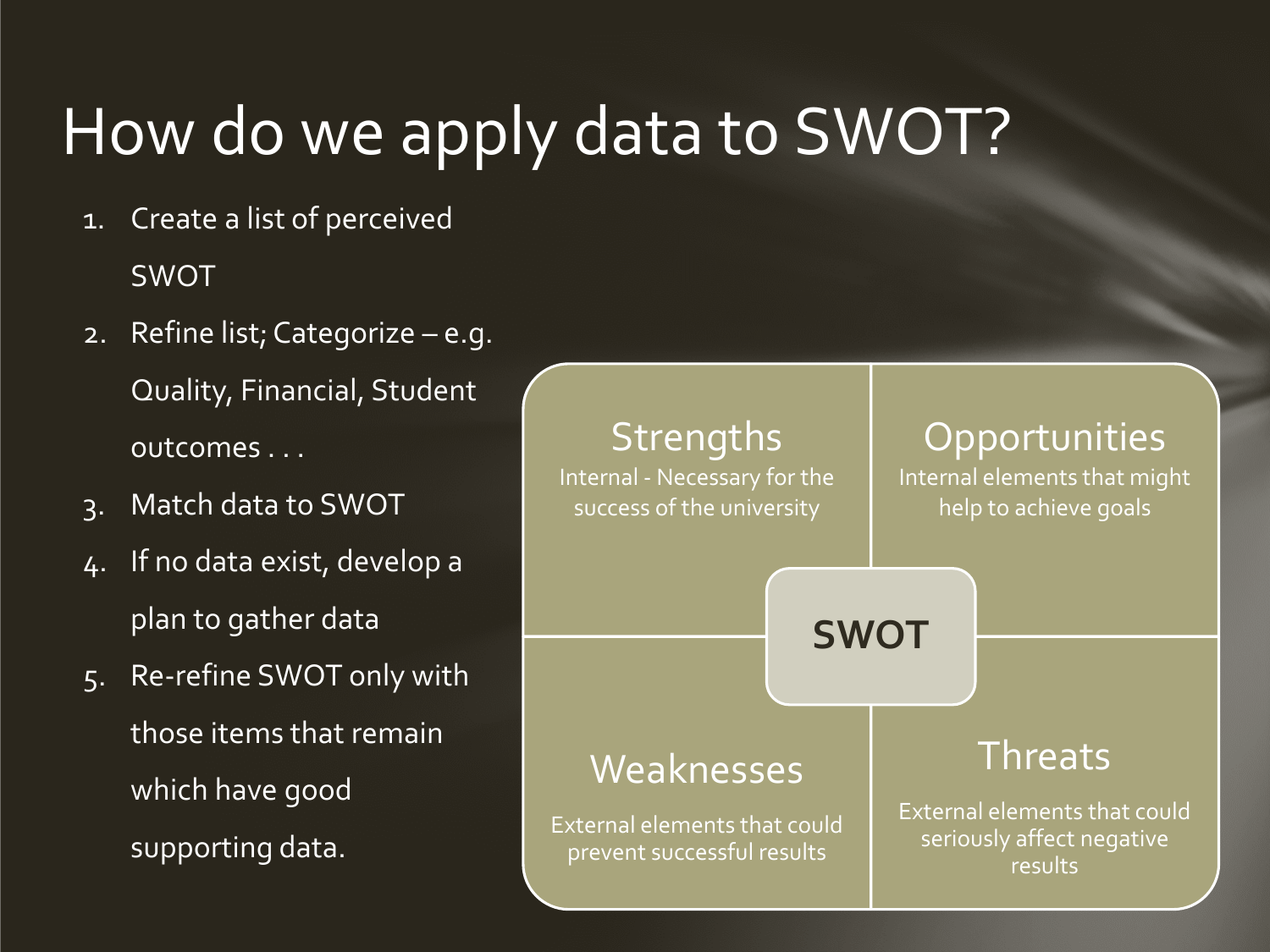### Examples of Strengths

• High quality academic programming at the UG and graduate level with many programs accredited and/or aligned with their professional association • An excellent reputation .

- Multiple students scholarships and awards are available to support undergraduate and graduate students
- Very active and very supportive alumni
- The department is well connected with and very well supported by its retired faculty • A strong focus on quality teaching with a faculty that excels in teaching students at all levels
- •A large number of strong and widely respected and recognized outreach programs that demonstrate a strong commitment to the community and community service
- Excellent geographic location to provide service locally and regionally
- Dedicated and experienced support staff
- Highly qualified, experienced, and dedicated team of adjunct faculty and full- and part-time instructors

• Faculty are highly involved in their professional organizations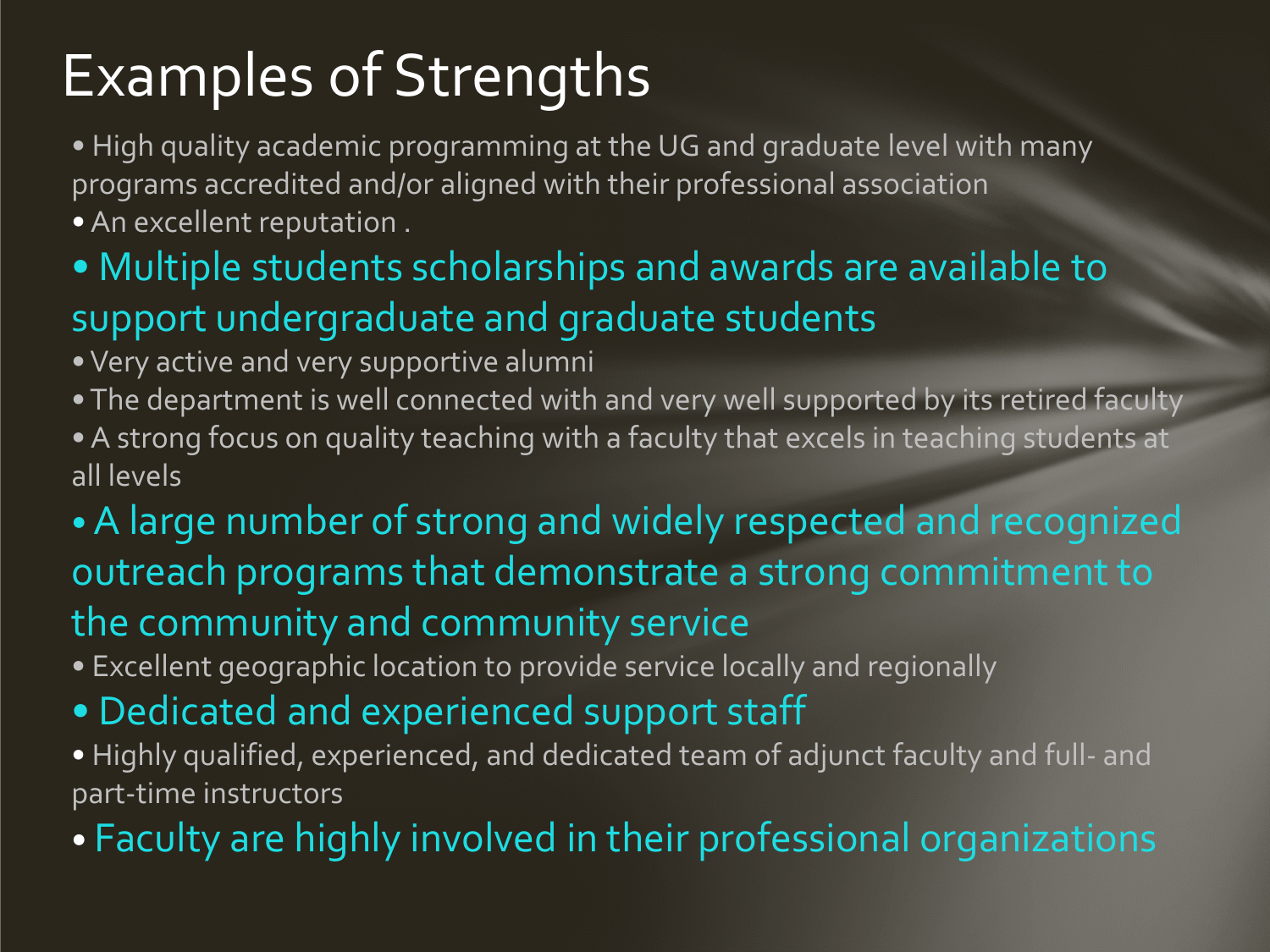# Examples of Weaknesses

• Lack of competitiveness of GA stipends relative to other institutions • High student numbers makes it difficult to connect with students and retain our student centered focus • High student numbers means a diverse student body with diverse needs and

insufficient resources to address students at both ends of the ability continuum

### • Lack of appreciation/recognition of faculty work

- Inadequate advising/clinical placement resources especially in the undergraduate and teacher certification programs
- Some programs need revision to keep up with changes in the field and improve course sequencing to help student progression especially as student numbers have grown
- A relatively slow responding curricular process when set against the continual need for rapid program changes driven by external accrediting agencies
- Web site out of date and not responsive to user needs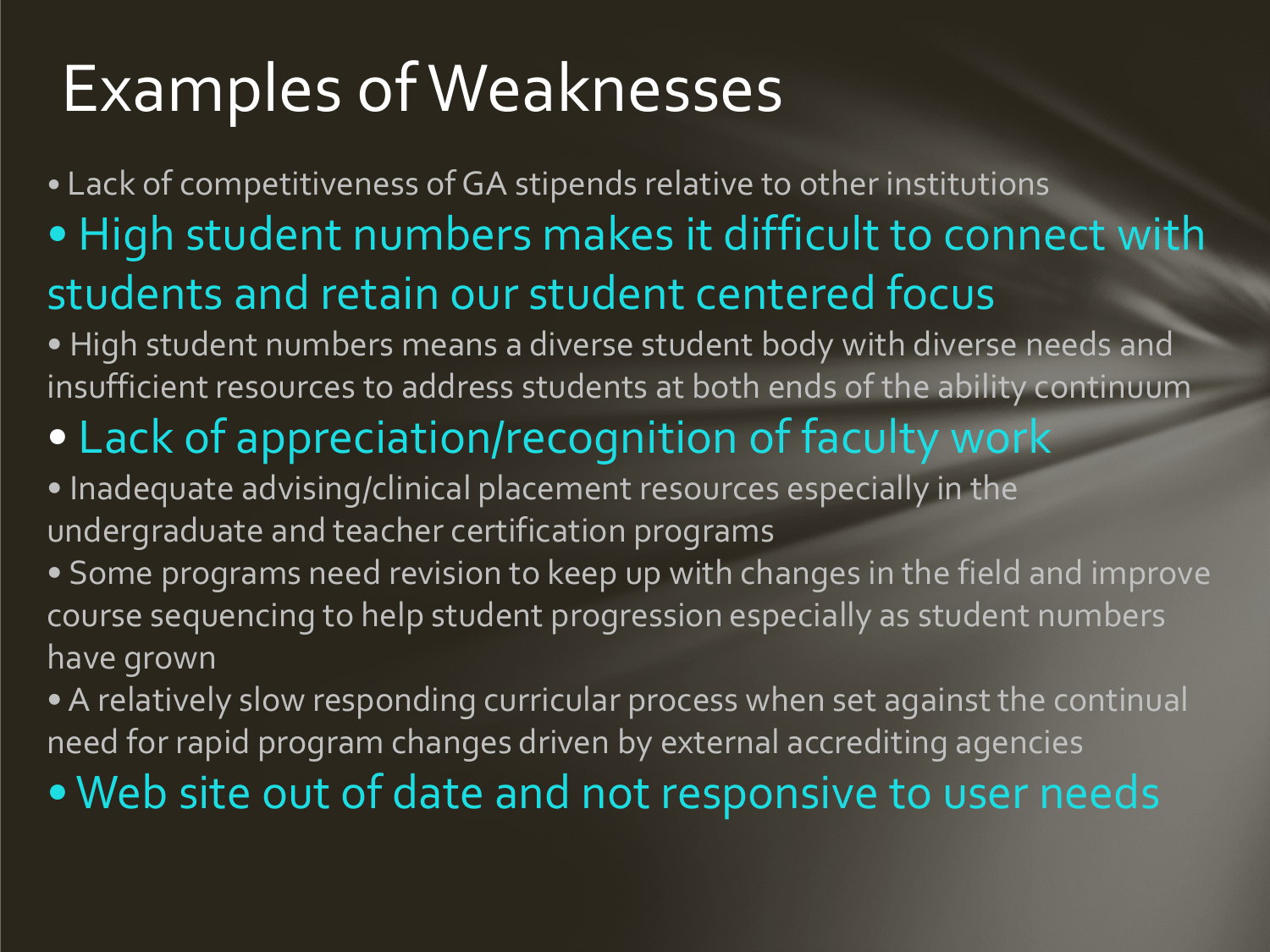# Examples of Opportunities

• We have the ability to connect and develop partnerships with the community and a diverse array of agencies (e.g., medical, fitness, schools, businesses) around faculty and program expertise—potential for new buildings with shared use consistent with initiatives developed by some of our competitors

#### • Many faculty have the expertise and ability to secure grant funding and undertake cutting edge scholarship

- The broad-based disciplinary bases to our programs of study provide opportunities for cross-curricular synergies within and beyond the department
- The high level of interest in department programs provides an opportunity to translate high student demand into more selective admission
- We have the opportunity to use our reputation for quality programming and our geographic location to develop new programming opportunities and new modes of delivery

• Changing demographics in the region and a growing population affords opportunities for the placement of our graduates as demand for qualified individuals grows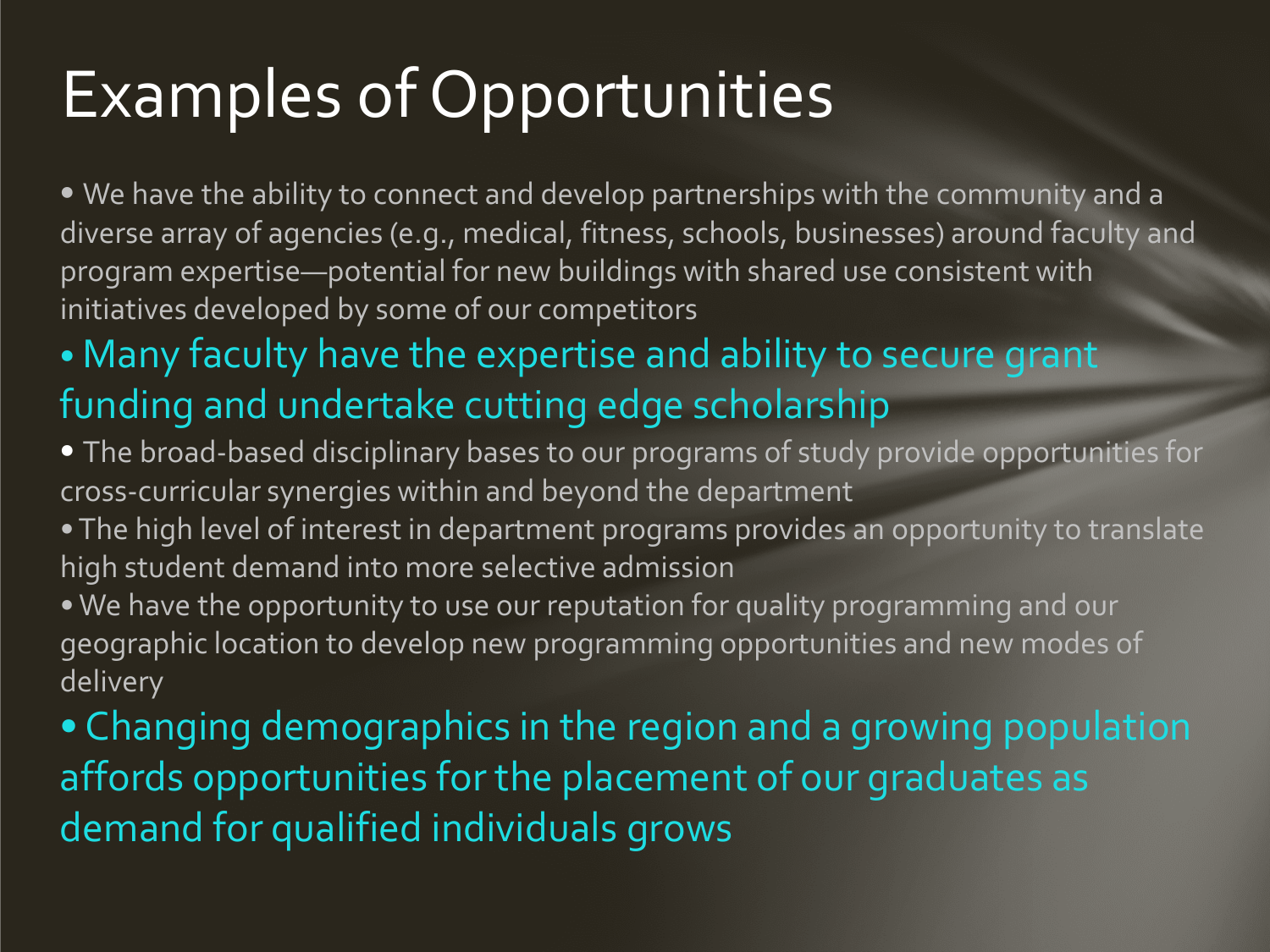# Examples of Threats

#### • Turnover in institutional leadership personnel threatens faculty and program stability

• Political pressures related to accountability, accessibility, and affordability driving programming

• Perceived 'fit' of department programs within college programming and mission

• Outside of the department many misperceptions and myths exist related to an understanding of what the department does in terms of its academic and scholarly activities

• Many competitors have developed or are developing state of the art facilities amplifying problems related to our aging facility and threaten our competitiveness to maintain cutting edge research and deliver quality programs

• External threats, changing priorities, and limited funding can potentially create internal tension over limited resources

• Competition from other schools who have more diverse programming opportunities and resources (e.g., on line courses, blended programs)

• Many faculty nearing retirement age who will need to be replaced in a market where there are limited numbers of qualified individuals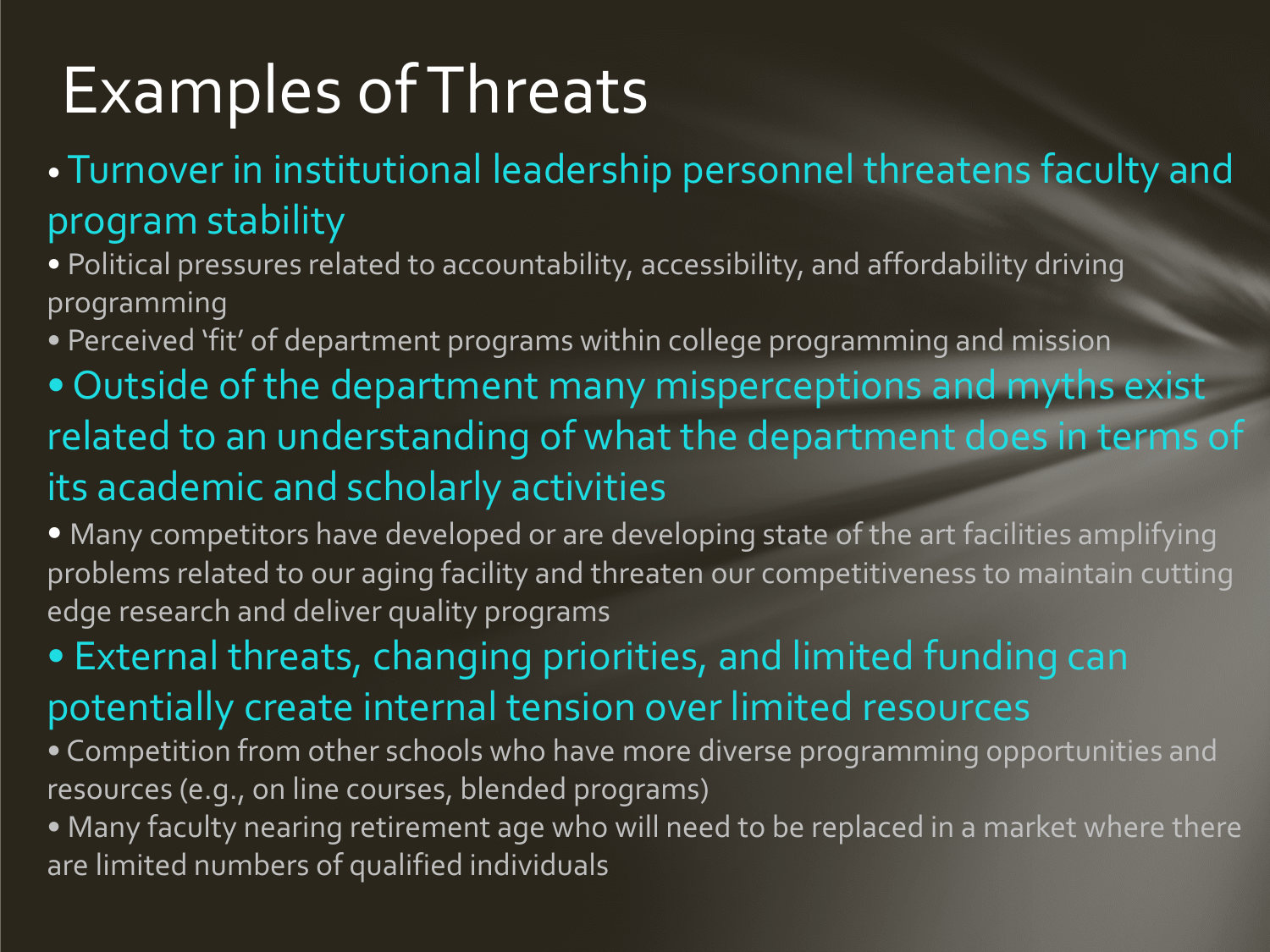| <b>Strengths</b> | <b>DATA</b> | Weaknesses | <b>DATA</b> |
|------------------|-------------|------------|-------------|
| Opportunities    | <b>DATA</b> | Threats    | <b>DATA</b> |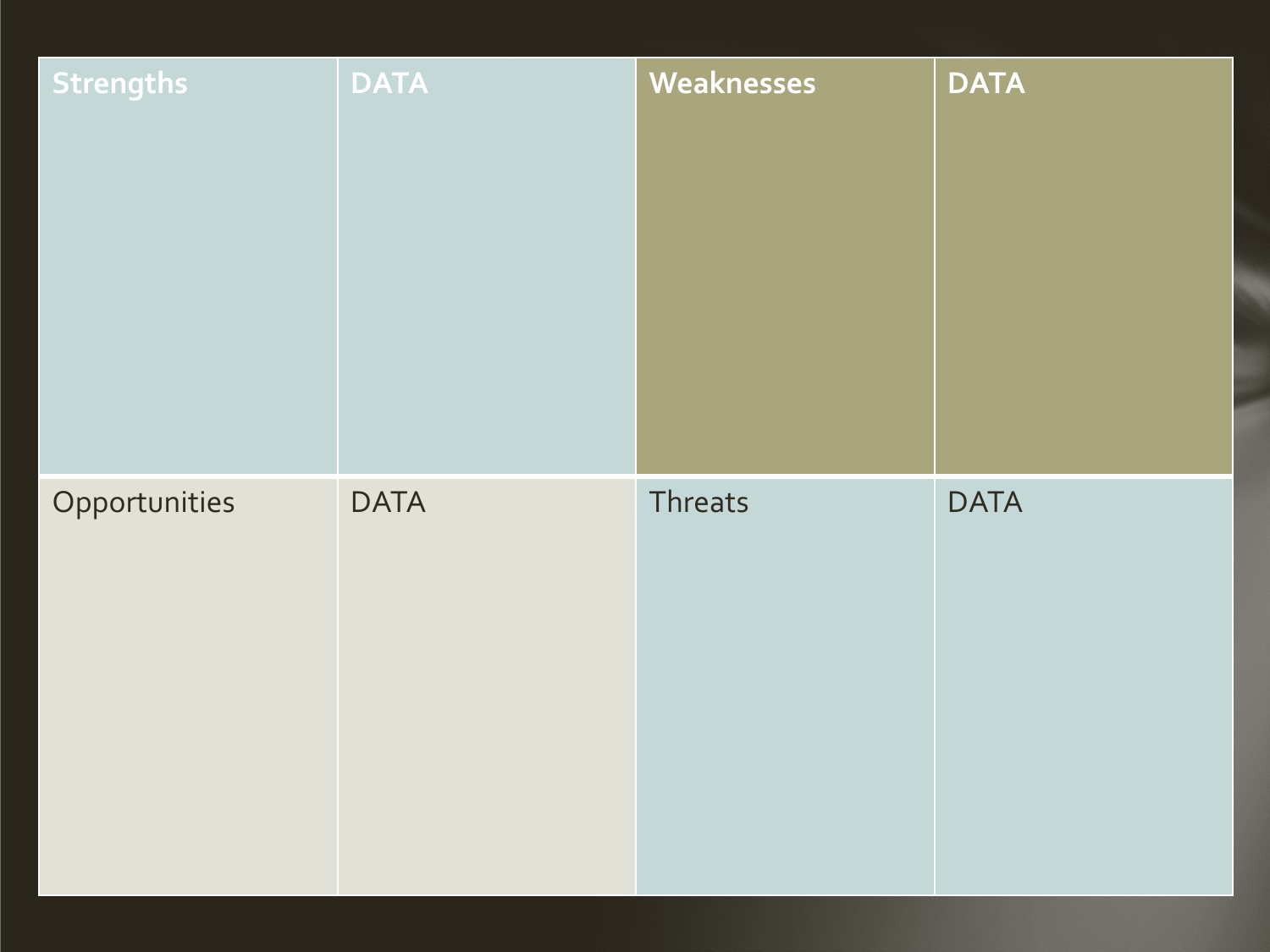# Conclusion

- SWOT is a tool.
- SWOT = Strengths, Weaknesses, Opportunities, Threats
- SWOT is widely used in higher education
- The process of using SWOT helps to facilitate strategic data driven decisions
- SWOT is not a substitute for assessment or continuous improvement processes
- SWOT is only a part of that process